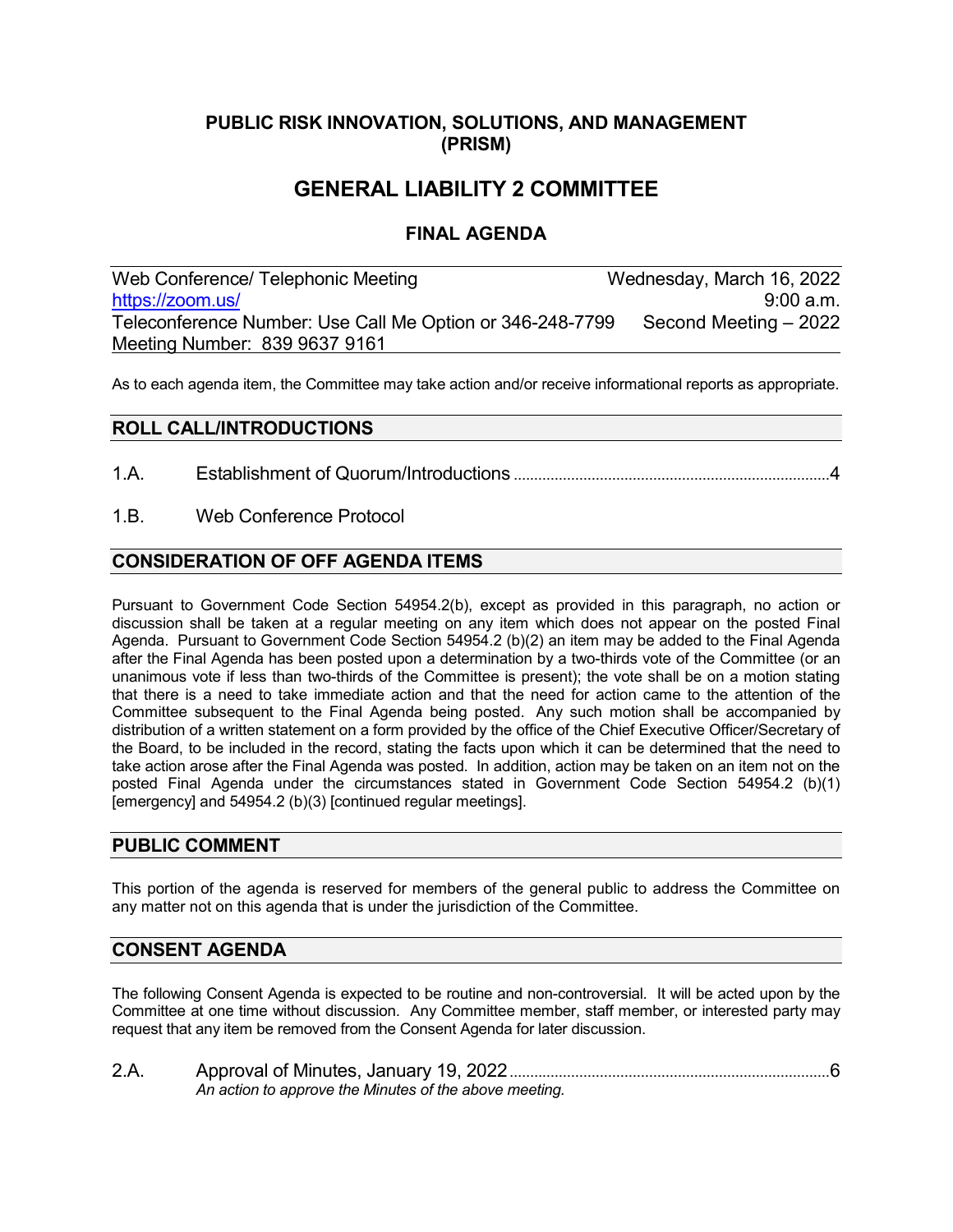| 2.B |                                                        |  |
|-----|--------------------------------------------------------|--|
|     | An action to acknowledge disclosure of claims settled. |  |

#### **ADMINISTRATIVE MATTERS**

| 3.A. | An action to acknowledge receipt of the claims audits.                                                                        | 14 |
|------|-------------------------------------------------------------------------------------------------------------------------------|----|
| 3.B. | An action to approve the proposed renewal terms for 2022/23.                                                                  |    |
| 3.C. | An action to approve the premium allocation for 2022/23.                                                                      |    |
| 3.D. | An action to direct staff to send the proposed amendments to the MOC to the GL2 Program<br>membership for review and comment. |    |
| 3.E. | Staff Report (Brian)<br>Staff will report on matters of interest to the Committee.                                            |    |

### **FUTURE MEETINGS**

The next scheduled meeting will be on *Wednesday, June 29, 2022,* at *10:00 a.m.*, to be held *at the PRISM office in Folsom* or via *Web Conference.*

### **ADJOURNMENT**

*Disability Access: All posted locations for this meeting are wheelchair accessible and disabled parking is available. If you are a person with a disability and you need disability-related modifications or accommodations to participate in this meeting, please contact the Meeting Planner at (916) 850-7300 or (916) 850-7800 (fax). Requests for such modifications or accommodations must be made at least two full business days before the start of the meeting.*